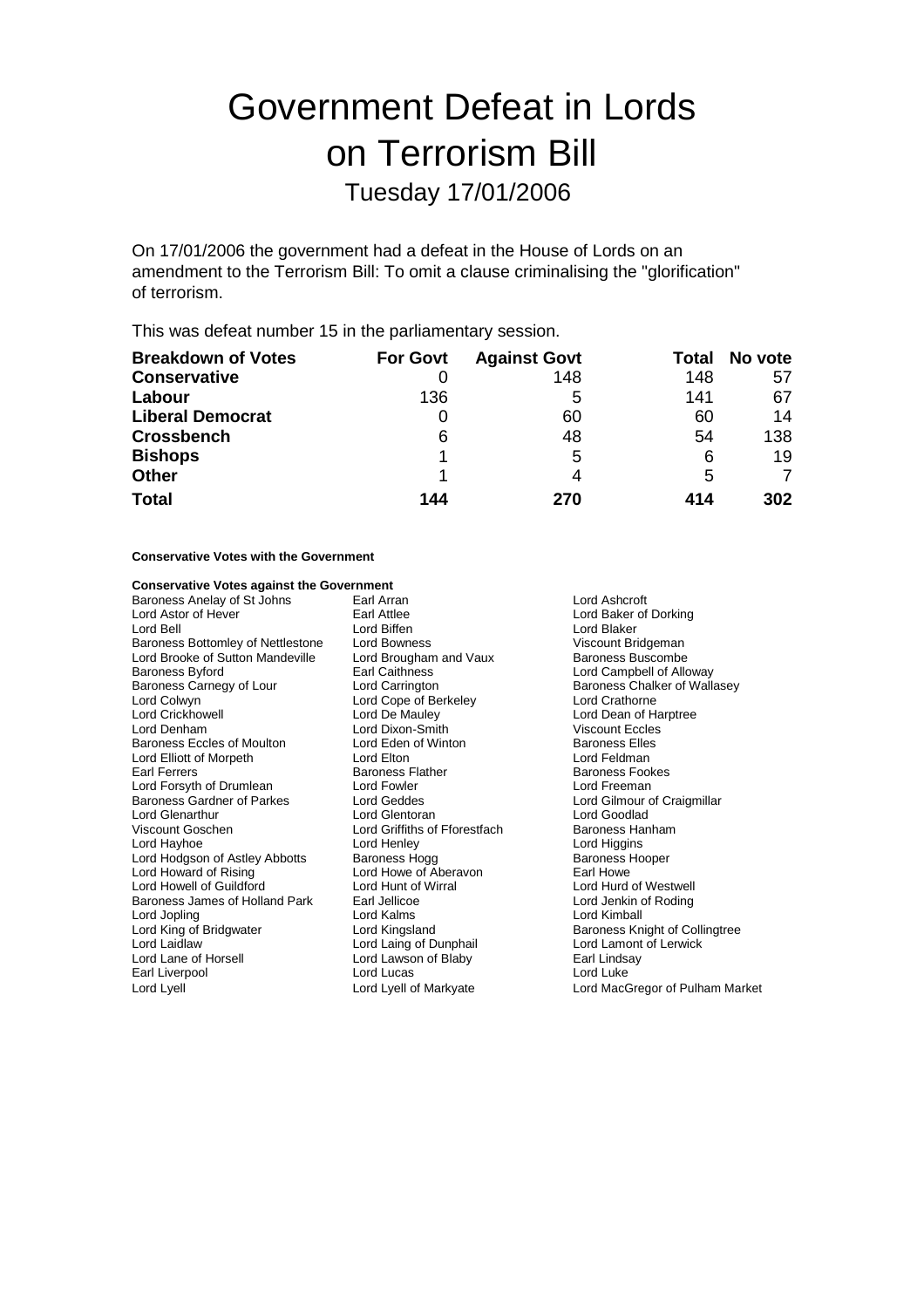Lord McAlpine of West Green Lord McColl of Du<br>
Lord Montagu of Beaulieu Baroness Duke of Montrose Lord Murton of Lindisfarne **Baroness Noakes**<br> **Earl Northesk** Lord Norton of Louth Earl Onslow Baroness Park of Monmouth Lord Parkinson Lord Sterling of Plaistow<br>
Lord Swinfen Lord Taylor of Warwick<br>
Baroness Thatcher Lord Trefgarne Lord Young of Graffham

### **Labour Votes with the Government**

Lord Anderson of Swansea Baroness Andrews Baroness Andrews<br>Baroness Ashton of Upholland Lord Bach Cord Baronett Baroness Ashton of Upholland Lord Bach Lord Barnett Lord Bassam of Brighton **Lord Bernstein of Craigweil** Baroness B<br>Lord Bilston **Lord Baroness Blood** Baroness Blood Lord Bilston **Carlo Baroness Blood** Lord Borrie Lord Brookness Blood Lord Brookness Blood Lord Brookness Lord Brookness Lord Brookness Lord Brookness Lord Brookness Lord Brookness Lord Brookness Lord Brookness Lord Brookne Lord Brooks of Tremorfa Lord Burlison Lord Campbell-Savours Lord Campbell-Savours Lord Campbell-Savours Lord Christopher Lord Carter Carter Chandos Corporation Chandos<br>Baroness Clark of Calton Clord Clark of Windermere Corporation-Davis Lord Corbett of Castle Vale Baroness Crawley<br>
Lord Davies of Oldham Baroness Crawley<br>
Lord Davies of Oldham Baroness Crawley Lord Davies of Oldham Lord Dixon<br>
Lord Dubs Lord Elder Lord Dubs<br>
Lord Evans of Parkside Lord Elder Lord Elder Lord Evans of Temple Guiting<br>
Lord Evans of Parkside Lord Falconer of Thoroton Baroness Farrington of Ribblet Lord Evans of Parkside **Lord Falconer of Thoroton** Baroness Farrington of Ribbleton Lord Faulkes of Cumnock<br>
Lord Faulkner of Worcester **Baroness** Lord Foster of Bishop Auckland Lord Foulkes of Cumnock Lord Fyfe of Fairfield **Baroness Gale** Lord Gavron Cord Gavron<br>Baroness Gibson of Market Rasen Lord Giddens **Lord Gilbert** Baroness Gibson of Market Rasen Lord Giddens<br>Baroness Golding **Lord Goldsmith** Baroness Golding **Exercise Secure Lord Goldsmith** Lord Gordon of Strathblane<br>
Baroness Goudie **Lord Gould of Brookwood** Lord Grabiner Baroness Goudie **Communist Could Could of Brookwood** Cord Grabine<br>
Lord Grabine<br>
Lord Griffiths of Burry Port Cord Grocott Lord Harris of Haringey Lord Haskel Lord Haworth Lord Haworth Christian Baroness Hayman<br>Baroness Henig Christian Lord Hogg of Cumbernauld Lord Howarth of Newport Baroness Howells of St Davids Lord Howie of Troon Lord Hoyle<br>
Lord Hunt of Chesterton Lord Hunt of Chesterton Lord Hunt of Kings Heath Lord Hughes of Woodside Lord Hunt of Chesterton Chesterton Lord Hunt of Chesterton Lord Hunt of Chesterton Lord Jones Lord King of West Bromwich Lord Kirkhill Cord Kirkhill Lord Kirkhill Cord Kirkhill Cord Kirkhill Cord Crondall<br>Lord Lipsey Caroline Baroness Lockwood Lord Lipsey **Baroness Lockwood** Lord Lofthouse of Pontefract<br>
Lord Macdonald of Tradeston Lord MacKenzie of Culkein Lord Mackenzie of Framwello Lord Mason of Barnsley **Lord Maxton Lord Maxton Lord Maxton Lord Maxton Cord Me**<br>
Lord Mitchell Baroness Morgan of Drefelin Lord Parekh Lord Pendry Cord Pendry<br>
Lord Pare Lord Plant of Highfield<br>
Lord Ponsor<br>
Lord Ponsor

Lord MacLaurin of Knebworth Lord Marlesford Lord Mayhew of Twysden<br>
Lord McAlpine of West Green Lord McColl of Dulwich Baroness Miller of Hendon Lord Montagu of Beaulieu **Duke of Montrose** Lord Moore of Lower Marsh<br>
Baroness Morris of Bolton **Lord Mowbray and Stourton** Lord Movnihan Lord Mowbray and Stourton Lord Moynihan<br>Baroness Noakes Lord Northbrook Earl Northesk **Earl Lord Norton of Louth** Baroness O'Cathain<br>
Earl Onslow **Baroness Park of Monmouth** Lord Parkinson Lord Patten **Earl Peel** Earl Peel Baroness Perry of Southwark<br>
Lord Peyton of Yeovil **Earl Peel** Cord Pilkington of Oxenford Baroness Platt of Writtle Lord Peyton of Yeovil **Lord Pilkington of Oxenford** Baroness Platt Cord Plummer of St Marylebone Lord Quinton Lord Plumb Lord Plummer of St Marylebone Lord Quinton Baroness Rawlings **Lord Reay Lord Reay** Lord Reasoness Rawlings **Lord Reasoness** Lord Renton of Mount Harry Lord Sainsbury of Preston Candover Baroness Seccombe Lord Saatchi Lord Sainsbury of Preston Candover<br>
Earl Selborne Lord Selsdon Earl Selborne **Exercise Selborne** Lord Selsdon<br>
Lord Shaw of Northstead Baroness Shephard of Northwold Lord Sheppard of Didgemere Lord Shaw of Northstead Baroness Shephard of Northwold<br>
Earl Shrewsbury Lord Skelmersdale Lord Sterling of Plaistow Lord Stewartby Cord Strathcland Strathcland Strathcland Strathclub Lord Tebbit<br>
Lord Swinfen Cord Text Cord Taylor of Warwick Lord Tebbit Baroness Thatcher **Baroness Thatcher** Lord Trefgarne **Baroness Trumpington**<br>
Lord Tugendhat **Baroness Trumpington**<br>
University Viscount Ullswater **Baroness Trumpington** Lord Tugendhat Viscount Ullswater Lord Vinson Lord Waddington Lord Wade of Chorlton Lord Wakeham Lord Windlesham

Baroness Adams of Craigielea Lord Adonis<br>
Lord Anderson of Swansea Baroness Andrews Lord Archer of Sandwell Lord Brooke of Alverthorpe Lord Brookman<br>
Lord Burlison Lord Campbell-Savours Lord Clark of Windermere Lord Clinton-David<br>Baroness Crawley Care Baroness David Lord Foster of Bishop Auckland Lord Foulkes<br>Baroness Gale Lord Gavron Lord Griffiths of Burry Port Lord Grocott<br>
Lord Harrison Chilton Lord Hart of Chilton Lord Hogg of Cumbernauld Lord Howarth Lord Howarth Cumbernauld Lord Hoyle Baroness Jay of Paddington Lord Jones<br>
Lord Kirkhill Lord Lea of Crondall Lord Moonie<br>
Baroness Morris of Yardley<br>
Lord O'Neill of Clackmannan

Lord Soulsby of Swaffham Prior<br>Lord Strathclyde

Lord MacKenzie of Culkein Lord Mackenzie of Framwellgate<br>Lord Maxton Lord McKenzie of Luton Lord Ponsonby of Shulbrede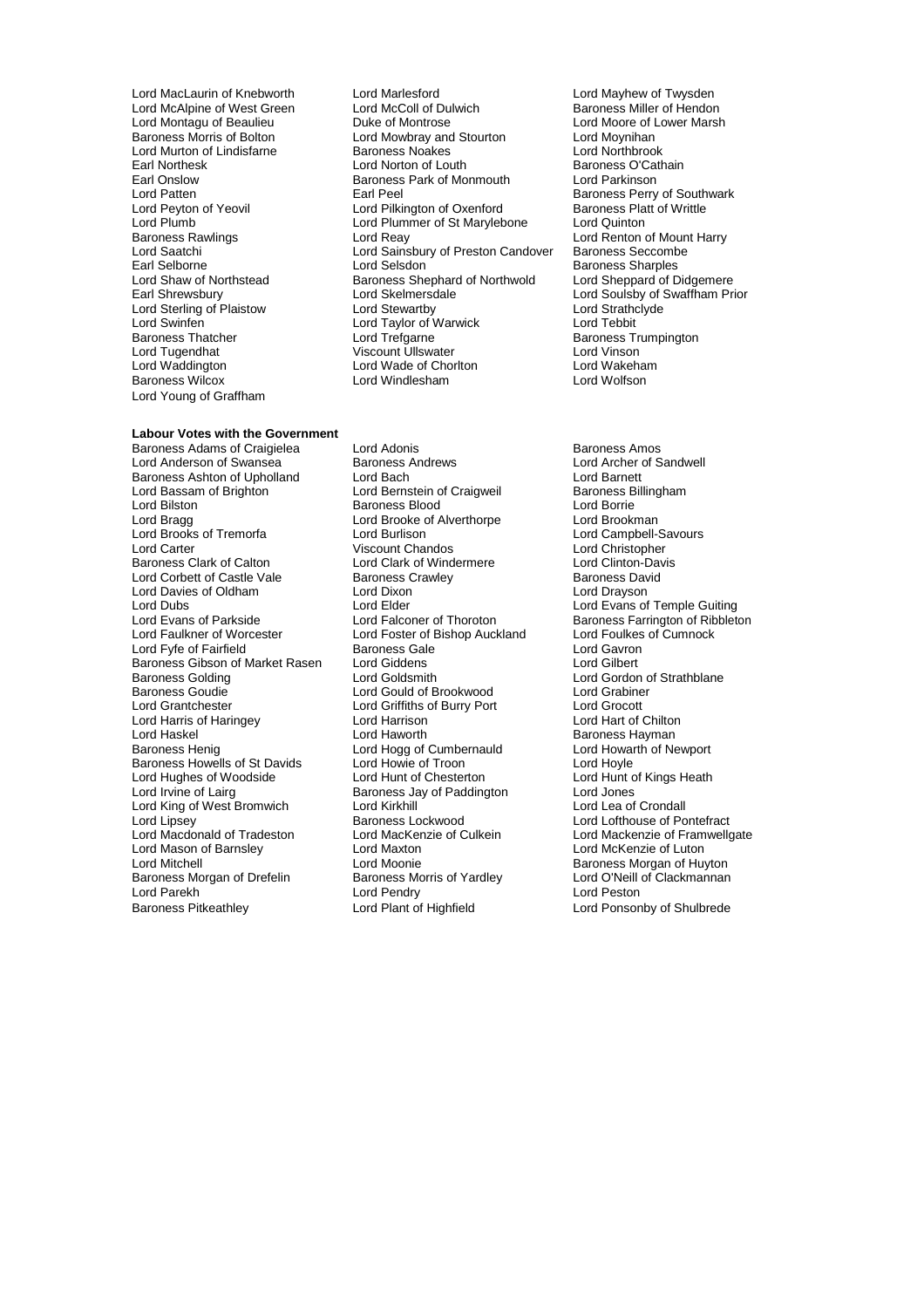Baroness Rendell of Babergh Lord Richard<br>Lord Rosser Corporation Baroness Royall of Blaisdon Viscount Simon **Lord Smith of Leigh**<br>
Lord Soley **Lord Strabolgi** Lord Young of Norwood Green

Baroness Prosser **Carolic Communist Control** Lord Puttnam **Control Control Control Control Control** Lord Radice<br>
Baroness Ramsay of Cartvale **Control Control Control Control Control Control Control Control Control Control** Baroness Ramsay of Cartvale Lord Randall of St Budeaux Lord Rea<br>
Baroness Rendell of Babergh Lord Richard Cord Rooker Lord Rosser Baroness Royall of Blaisdon<br>
Lord Rosser Cord Rosser<br>
Lord Sawyer **Baroness Scotland of Asthal** Lord Sewel Lord Sawyer **Baroness Scotland of Asthal Lord Sewel**<br>Viscount Simon **Baroness Scotland of Asthal Lord Shape** Baroness Taylor of Bolton **Baroness Taylor of Bolton Corris** Lord Temple-<br>
Lord Triesman Lord Truscott Lord Tomlinson Lord Triesman Lord Truscott Lord Tunnicliffe **Lord Turnberg** Lord Turnberg Lord Varley<br>
Lord Warner **Lord Warner Corporation**<br>
Lord Whitty Lord Warner **Baroness Warwick of Undercliffe**<br>
Baroness Wilkins<br>
Lord Williams of Elvel

Lord Soley **Lord Strabolgi** Cord Strabolgi **Baroness Symons of Vernham Dean**<br>
Lord Taylor of Blackburn **Baroness Taylor of Bolton** Lord Temple-Morris Lord Woolmer of Leeds

Baroness Kennedy of The Shaws

**Labour Votes against the Government**

Lord Morris of Aberavon Lord Sheldon

#### **Liberal Democrat Votes with the Government**

## **Liberal Democrat Votes against the Government**

Lord Chidgey **Lord Clement-Jones**<br>
Lord Dykes **Lord Clement-Lord Clement-Jones** Lord Garden **Earl Glasgow**<br> **Earl Greaves**<br> **Early Baroness Hamwee** Lord Phillips of Sudbury Lord Razzall<br>
Lord Rennard Cord Roberts of Llandudno Lord Tyler Lord Vallance of Tummel Lord Wallace of Saltaire

Lord Addington **Lord Alderdice** Lord Avebury<br>Baroness Barker **Baroness Bonham-Carter of Yarnbury** Lord Bradsha Baroness Barker **Baroness Bonham-Carter of Yarnbury** Lord Bradshaw<br>Lord Chidgey Lord Clement-Jones Lord Dholakia Lord Dykes **Contains Account Falkland** Baroness Falkner of Margravine<br>
Lord Garden **Baroness Earl Garden** Baroness Falkner of Margravine Lord Greaves Baroness Hamwee Baroness Harris of Richmond Lord Kirkwood of Kirkhope Lord Lester of Herne Hil<br>
Lord Livsey of Talgarth Lord Mackie of Benshie Baroness Linklater of Butterstone Lord Livsey of Talgarth Lord Mackie of Ben<br>Lord Maclennan of Rogart Baroness Maddock Barl Mar and Kellie Lord Maclennan of Rogart Baroness Maddock Earl Mar and Kellie<br>Lord McNally Baroness Miller of Chilthorne Domer Baroness Neuberger Lord McNally **Baroness Miller of Chilthorne Domer**<br>
Lord Newby **Baroness Northover** Baroness Northover **Lord Oakeshott of Seagrove Bay**<br>
Lord Razzall<br>
Lord Redesdale Lord Rennard **Lord Roberts of Landudno**<br>
Lord Rober **Connect Lord Sandberg**<br>
Lord Rober **Baroness Scott of Needham** N Lord Roper **Lord Sandberg** Lord Sandberg Baroness Scott of Needham Market<br>
Lord Sharman **Baroness Sharp of Guildford** Lord Shutt of Greetland Baroness Sharp of Guildford Lord Shutt of<br>
Lord Steel of Aikwood Lord Taverne Lord Smith of Clifton Lord Steel of Aikwood Lord Taverne Baroness Thomas of Walliswood Lord Thomson Lord Thomas of Walliswood Lord Tordoff Baroness Tonge **Constructs** Lord Tope **Lordoff** Lord Tope **Lord Tope Lord Tope Constructs** Lord Cordoff Lord Tyler Lord Watson of Richmond Baroness Williams of Crosby

## **Crossbench Votes with the Government**

Baroness Boothroyd **Example 2 Lord Boston of Faversham** Lord Kerr of Kinlochard<br>
Lord Kilclooney **Consult Biston Consult Baroney** Cord Powell of Bayswate

### **Crossbench Votes against the Government**<br>Lord Ackner Viscou

Lord Cameron of Lochbroom Lord Carey of<br>
Lord Chorley Corp Corp Corp Lord Cobbold Lord Dahrendorf **Baroness Darcy de Knayth Baroness Darcy de Knayth**<br>Earl Erroll Baroness Darcy Baroness De Lord Greenway Lord Hylton Lord Imbert Lord Laird<br>
Lord Laird **Communist Communist Communist Communist Communist Communist Communist Communist Communist Communist Communist Communist Communist Communist Communist Communist Communist Comm** Lord Laird<br>
Bishop of Liverpool Bishop of Liverpool Cornel Lord Lloyd of Berwick<br>
Bishop of Manchester Baroness Masham of Ilton Ciscount Montgomery

Viscount Tenby

Viscount Allenby of Megiddo<br>
Viscount Allenby of Megiddo<br>
Lord Bramall Lord Armstrong of Ilminster Viscount Bledisloe Corp Lord Bramall<br>
Lord Cameron of Lochbroom Lord Carey of Clifton Bishop of Chester Lord Chorley **Lord Cobbold** Colville of Culross Lord Condon<br>
Lord Coraig of Radley **Viscount Craigavon**<br>
Viscount Craigavon Lord Condon **Lord Craig of Radley** Viscount Craigavor<br>
Lord Dahrendorf **Condon Carry Condon Carry de Knayth** Baroness D'Souza Lord Greenway **Baroness Howe of Idlicote**<br> **Example 1** ord Joffe Lord Index

Lord Powell of Bayswater

Viscount Montgomery of Alamein